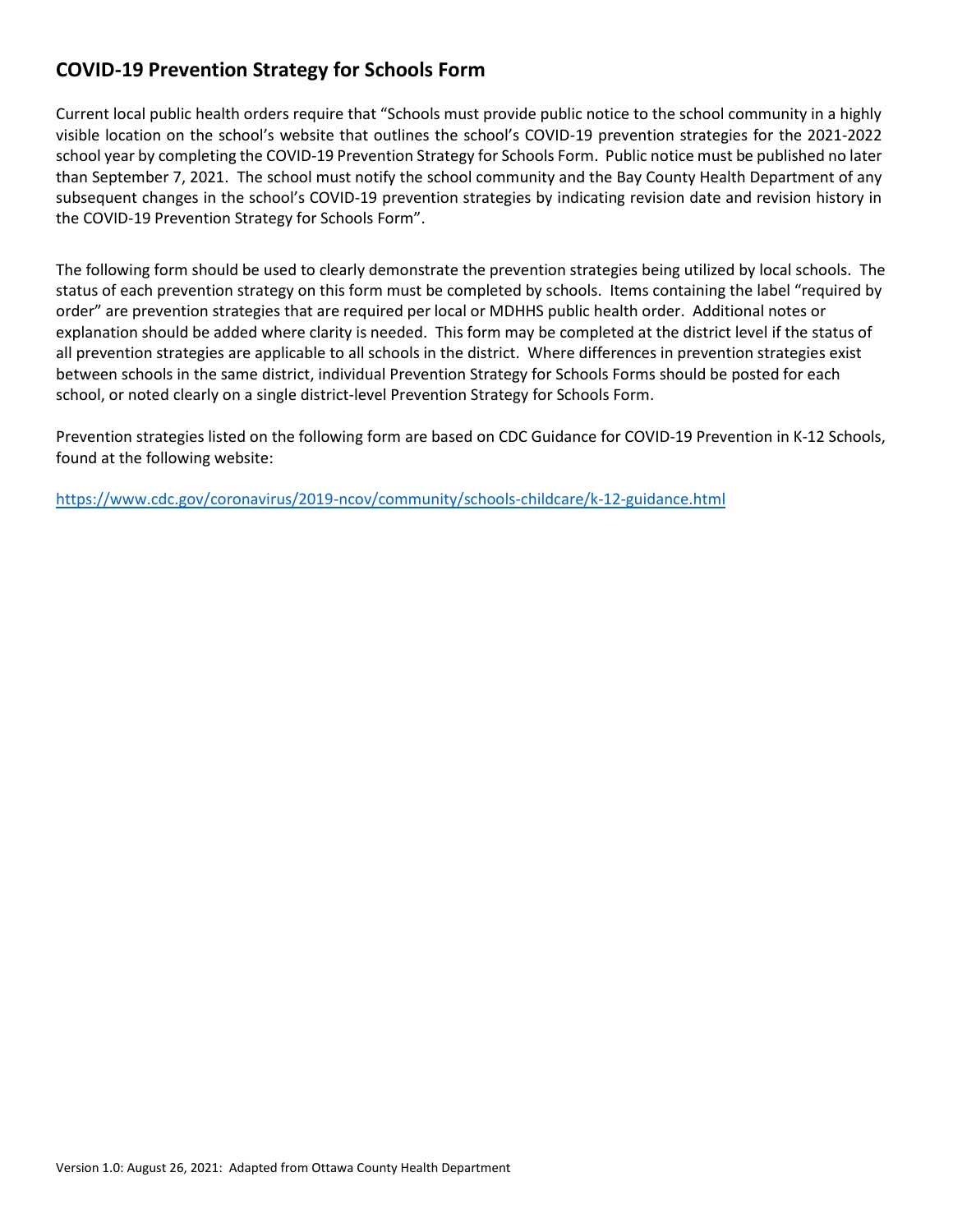## **Prevention Strategies Implemented**

School District or Name: St. Michael School

Current as of: Revised as of 1/11/22

| <b>Prevention Strategy</b>                                                       | <b>Status</b>                         | <b>Additional Notes or Explanation</b> |
|----------------------------------------------------------------------------------|---------------------------------------|----------------------------------------|
| Public Posting of COVID Case                                                     | $\boxtimes$ Always                    | Click or tap here to enter text.       |
| Counts in Schools                                                                | Sometimes<br>$\overline{\phantom{a}}$ |                                        |
| (required by order)                                                              | $\Box$<br>Not at this time            |                                        |
| Public Posting of COVID                                                          | ⊠<br>Always                           | Click or tap here to enter text.       |
| Prevention Strategy School Form                                                  | Sometimes<br>Ш                        |                                        |
| (required by order)                                                              | Not at this time<br>$\Box$            |                                        |
| <b>Isolation of COVID-19 Cases</b>                                               | Always<br>$\boxtimes$                 | Click or tap here to enter text.       |
| (required by order)                                                              | Sometimes<br>$\Box$                   |                                        |
|                                                                                  | Not at this time<br>$\mathbf{L}$      |                                        |
| <b>Exclusion of Persons</b>                                                      | ⊠<br>Always                           | Click or tap here to enter text.       |
| Quarantined of Outbreak and                                                      | Sometimes<br>$\vert \ \ \vert$        |                                        |
| <b>Household Close Contacts</b>                                                  | Not at this time<br>Ш                 |                                        |
| (required by order)                                                              |                                       |                                        |
| <b>Exclusion of Persons</b>                                                      | Always<br>⊔                           | Click or tap here to enter text.       |
| Quarantined of All Close                                                         | Sometimes<br>⊠                        |                                        |
| Contacts                                                                         | Not at this time<br>$\Box$            |                                        |
| <b>Contact Tracing</b>                                                           | $\boxtimes$<br>Always                 | Click or tap here to enter text.       |
| (required by order)                                                              | Sometimes<br>$\Box$                   |                                        |
|                                                                                  | Not at this time<br>$\Box$            |                                        |
| Notification of Close Contacts                                                   | $\boxtimes$<br>Always                 | Click or tap here to enter text.       |
| (required by order)                                                              | Sometimes<br>$\Box$                   |                                        |
|                                                                                  | Not at this time                      |                                        |
| Indicate Level of Screening for Participants or Members of the Following Groups: |                                       |                                        |
| Teachers and staff who                                                           | Always<br>⊔                           | Click or tap here to enter text.       |
| are not fully vaccinated                                                         | Sometimes<br>$\Box$                   |                                        |
|                                                                                  | $\boxtimes$<br>Not at this time       |                                        |
| Students who are not                                                             | Always<br>⊔                           | Click or tap here to enter text.       |
| fully vaccinated                                                                 | Sometimes<br>$\Box$                   |                                        |
|                                                                                  | ⊠<br>Not at this time                 |                                        |
| Low-Intermediate-High-                                                           | Always<br>⊔                           | Click or tap here to enter text.       |
| risk sports $1$ and                                                              | Sometimes                             |                                        |
| extracurricular activities                                                       | Not at this time<br>⊠                 |                                        |
| for those who are not                                                            |                                       |                                        |
| fully vaccinated                                                                 |                                       |                                        |
| Serial Testing ('Test to Stay') for                                              | Always<br>ப                           | Click or tap here to enter text.       |
| <b>Identified Close Contacts of</b>                                              | Sometimes<br>⊠                        |                                        |
| <b>Confirmed Positive Cases</b>                                                  | Not at this time<br>$\mathbf{L}$      |                                        |
| <b>Promoting Vaccination</b>                                                     | Always<br>Ш                           | Click or tap here to enter text.       |
|                                                                                  | Sometimes<br>ப                        |                                        |
|                                                                                  | Not at this time<br>⊠                 |                                        |

<sup>1</sup> [https://ncaaorg.s3.amazonaws.com/ssi/COVID/SSI\\_ResocializationDevelopingStandardsSecondEdition.pdf](https://ncaaorg.s3.amazonaws.com/ssi/COVID/SSI_ResocializationDevelopingStandardsSecondEdition.pdf)

Version 1.0: August 26, 2021: Adapted from Ottawa County Health Department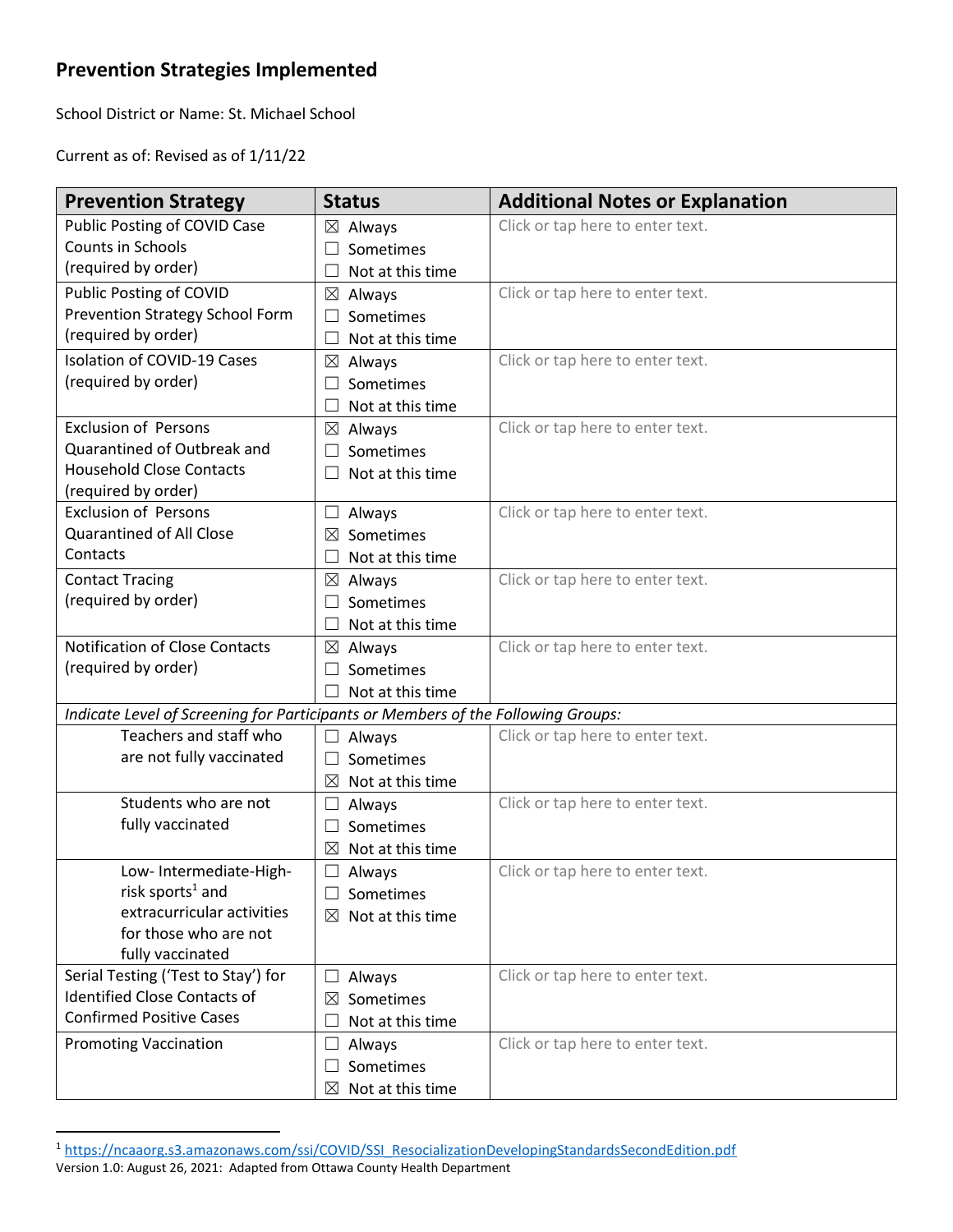| Wearing Masks Consistently and<br>Click or tap here to enter text.<br>Always<br>Correctly Over the Nose and<br>Sometimes<br>$\vert \ \ \vert$<br>Mouth<br>⊠<br>Not at this time  |  |  |  |  |
|----------------------------------------------------------------------------------------------------------------------------------------------------------------------------------|--|--|--|--|
|                                                                                                                                                                                  |  |  |  |  |
|                                                                                                                                                                                  |  |  |  |  |
|                                                                                                                                                                                  |  |  |  |  |
| Which of the Following Settings or Activities Require the Wearing of Face Masks over the Nose and Mouth:                                                                         |  |  |  |  |
| In indoor school classrooms<br>Click or tap here to enter text.<br>$\boxtimes$<br><b>No</b><br>Yes                                                                               |  |  |  |  |
| Click or tap here to enter text.<br>In school hallways<br>$\boxtimes$<br>Yes<br>No                                                                                               |  |  |  |  |
| Click or tap here to enter text.<br>In outdoor learning<br>$\Box$ Yes<br>$\boxtimes$<br><b>No</b>                                                                                |  |  |  |  |
| environments                                                                                                                                                                     |  |  |  |  |
| During outdoor recess<br>Yes<br>$\boxtimes$<br>No<br>Click or tap here to enter text.                                                                                            |  |  |  |  |
| We are not having large gatherings or assemblies at<br>During assemblies and large<br>$\Box$ Yes<br>$\boxtimes$<br>No                                                            |  |  |  |  |
| this time, if we do in the future, we would ask<br>gatherings                                                                                                                    |  |  |  |  |
| unvaccinated to wear masks                                                                                                                                                       |  |  |  |  |
| Click or tap here to enter text.<br>During meals<br>Yes<br>$\boxtimes$<br>No                                                                                                     |  |  |  |  |
| During close contact sports<br>Click or tap here to enter text.<br>Yes<br>⊠<br><b>No</b>                                                                                         |  |  |  |  |
| Unvaccinated fans are asked to wear masks<br>During indoor sports<br>Yes<br>⊠<br>No                                                                                              |  |  |  |  |
| During outdoor sports<br>Click or tap here to enter text.<br>$\boxtimes$<br>Yes<br>No                                                                                            |  |  |  |  |
| During indoor non-athletic<br>Click or tap here to enter text.<br>$\boxtimes$ No<br>$\square$ Yes                                                                                |  |  |  |  |
| extracurricular activities                                                                                                                                                       |  |  |  |  |
| During outdoor non-athletic<br>Click or tap here to enter text.<br>$\Box$ Yes<br>$\boxtimes$ No                                                                                  |  |  |  |  |
| extracurricular activities                                                                                                                                                       |  |  |  |  |
| On school bussing<br>Click or tap here to enter text.<br>$\boxtimes$ Yes<br>$\Box$<br>No                                                                                         |  |  |  |  |
| (required by federal order)<br><b>Physical Distancing</b>                                                                                                                        |  |  |  |  |
| Students are distanced whenever possible, but not<br>At least 6 feet<br>$\Box$<br>always.                                                                                        |  |  |  |  |
| At least 3 feet<br>Ш                                                                                                                                                             |  |  |  |  |
| Less than 3 feet<br>$\boxtimes$                                                                                                                                                  |  |  |  |  |
| Distancing during food service<br>Students sit every other seat on lunch tables<br>$\boxtimes$ Always<br>and meals                                                               |  |  |  |  |
| Sometimes<br>$\vert \ \ \vert$                                                                                                                                                   |  |  |  |  |
| $\Box$<br>Not at this time                                                                                                                                                       |  |  |  |  |
| Classes stay in their own classrooms. Only 6, 7, and 8 <sup>th</sup><br>Cohorting - please describe<br>$\Box$<br>Always<br>graders have mixed classes. Students are not cohorted |  |  |  |  |
| $\boxtimes$ Sometimes<br>outdoors. If school gatherings happen, such as in the                                                                                                   |  |  |  |  |
| $\Box$ Not at this time<br>school gym, students are separated by classroom.                                                                                                      |  |  |  |  |
| Accommodations provided to<br>Click or tap here to enter text.<br>$\boxtimes$ Always                                                                                             |  |  |  |  |
| those with disabilities or Other<br>Sometimes                                                                                                                                    |  |  |  |  |
| health care needs<br>Not at this time<br>L                                                                                                                                       |  |  |  |  |
| Handwashing & Respiratory<br>Click or tap here to enter text.<br>$\boxtimes$ Always                                                                                              |  |  |  |  |
| Etiquette<br>Sometimes<br>$\vert \ \ \vert$                                                                                                                                      |  |  |  |  |
| Not at this time                                                                                                                                                                 |  |  |  |  |
| <b>Cleaning and Disinfection</b><br>Click or tap here to enter text.<br>⊠<br>Always                                                                                              |  |  |  |  |
| Sometimes<br>$\overline{\phantom{a}}$                                                                                                                                            |  |  |  |  |
| Not at this time                                                                                                                                                                 |  |  |  |  |
| <b>Improving Ventilation</b><br>Windows are opened whenever possible; air purifiers<br>$\boxtimes$ Always                                                                        |  |  |  |  |
| are being ordered for classrooms when EANS funds<br>Sometimes<br>$\Box$                                                                                                          |  |  |  |  |
| become available.<br>Not at this time<br>$\Box$                                                                                                                                  |  |  |  |  |
| <b>Exclusion of Ill</b><br>Click or tap here to enter text.<br>$\boxtimes$ Always                                                                                                |  |  |  |  |
| (stay home when sick)<br>Sometimes                                                                                                                                               |  |  |  |  |
| Not at this time                                                                                                                                                                 |  |  |  |  |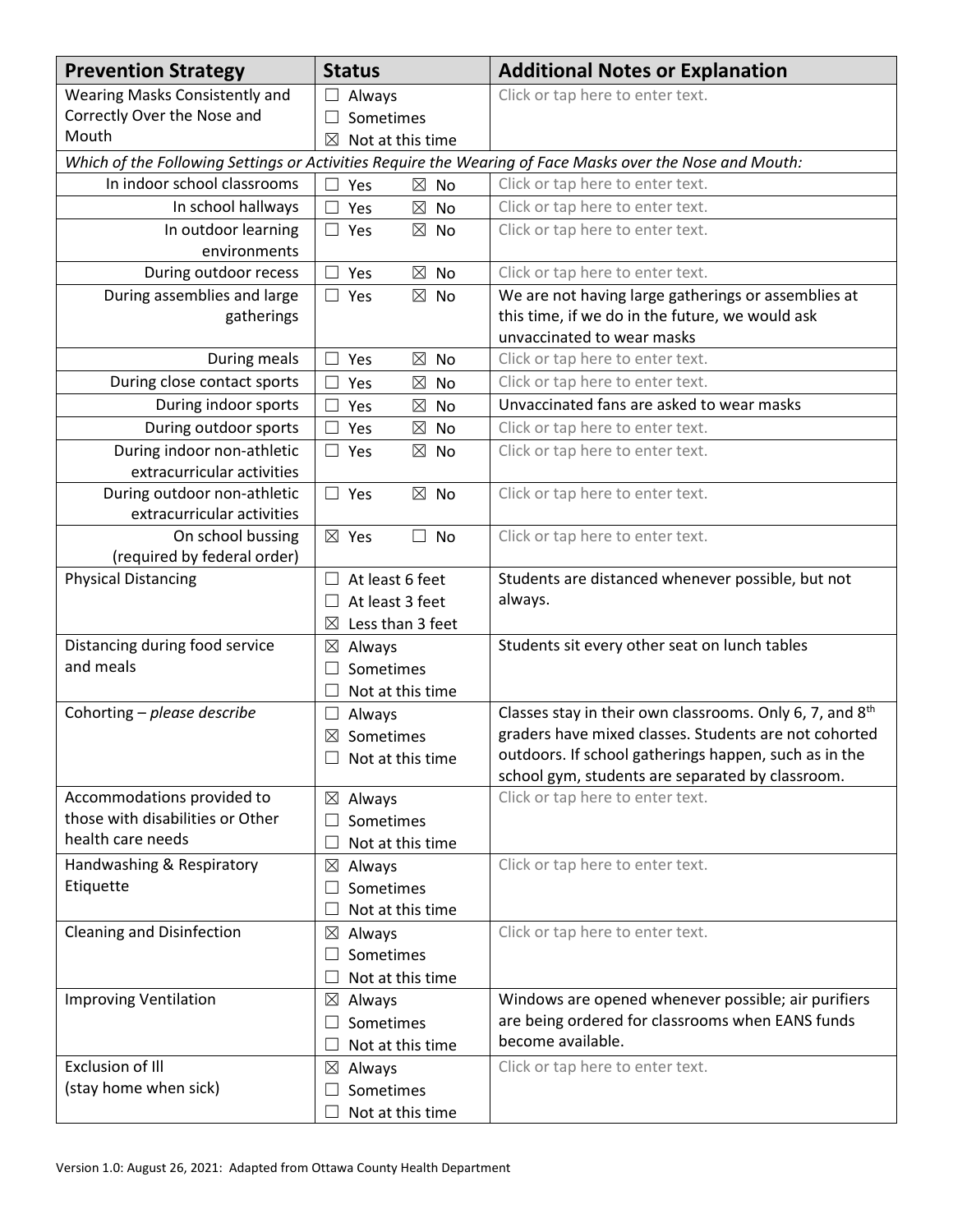| <b>Prevention Strategy</b>  | <b>Status</b>      | <b>Additional Notes or Explanation</b>             |
|-----------------------------|--------------------|----------------------------------------------------|
| <b>Visitor Restrictions</b> | $\boxtimes$ Always | Parents and other visitors are very limited in the |
|                             | $\Box$ Sometimes   | school building.                                   |
|                             | Not at this time   |                                                    |

## **Additional measures being taken:**

Families have the option for their children to wear masks. If they make a written request, teachers will mask up when working one-on-one with the mask-wearing student.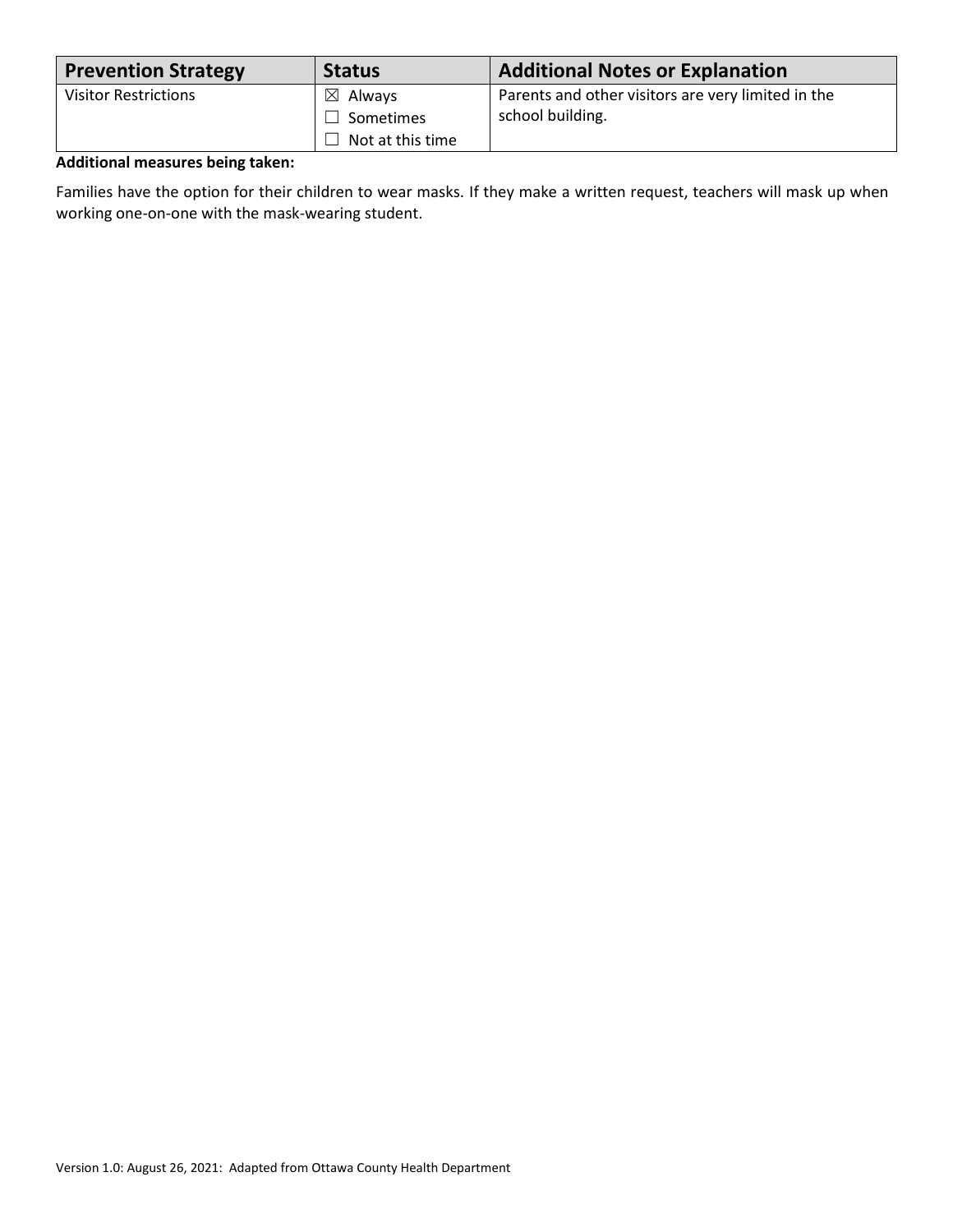## **Revision History:**

| <b>Date</b>                         | <b>Revisions</b>                 |
|-------------------------------------|----------------------------------|
| Click or tap here to<br>enter text. | Click or tap here to enter text. |
| Click or tap here to<br>enter text. | Click or tap here to enter text. |
| Click or tap here to<br>enter text. | Click or tap here to enter text. |
| Click or tap here to<br>enter text. | Click or tap here to enter text. |
| Click or tap here to<br>enter text. | Click or tap here to enter text. |
| Click or tap here to<br>enter text. | Click or tap here to enter text. |
| Click or tap here to<br>enter text. | Click or tap here to enter text. |